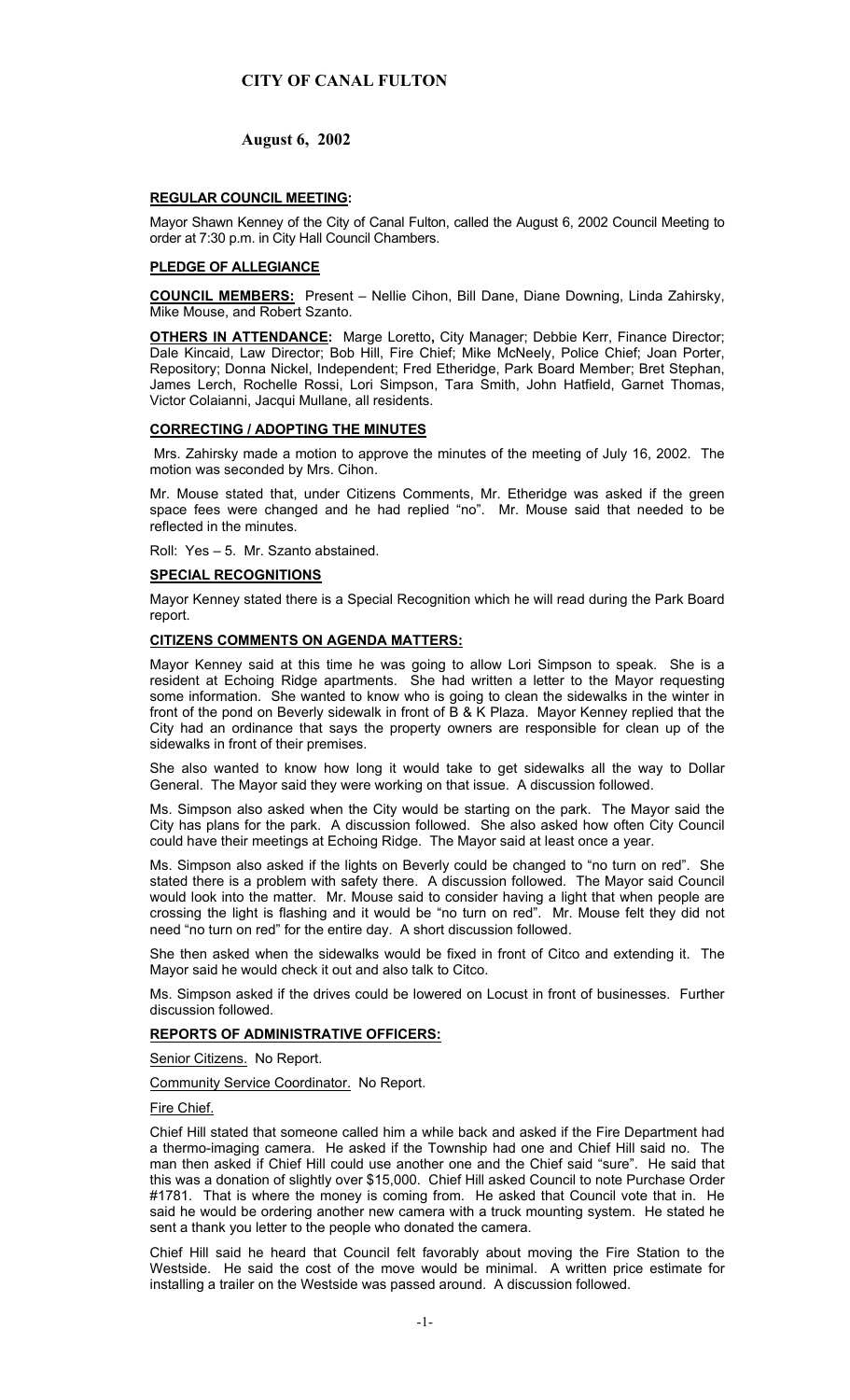## **August 6, 2002**

Mrs. Loretto then said that the City had two bids for a new ambulance, one was from Life Star and one from Life Line. She said there was about a \$5,000 difference between the two. The bid specs were gone over and the bid that had come in lowest did not meet the bid specs.

#### Police Chief.

Chief McNeely said in reference to the concern about speeding on certain streets, he has found that one of the good programs used in other cities is to paint on the roadway a "Slow Down" sign. The Chief also showed on the flip chart a six-month crime comparison to last year. He asked Council to observe the first six months of 2002 and the first six months of 2001 on the chart. He pointed out that crime was down in all categories, most significantly, in theft. He stated there has been no violent crime in the City.

He went on to state that the city has had the same number of traffic accidents for the first six months. He said DUI's are down. Domestic violence is up from 19 to 32. There have been 87 burglar alarm calls and calls for service have increased by 147% for the first six months.

#### Engineer/Streets/Public Utilities.

Mr. Bill Dorman, City Engineer, said they performed final inspection on five sub-division areas. These include Villas at Autumn Meadows, Highlands at Autumn Meadows, Discovery Park, Phase I, Colonial Hills No.13, and Denshire – Phase 4.

He stated that the Locust/Millfield intersection is bidding out. He said at the next Planning Commission meeting they have a new development called Canal Place which will be going in the former Garlock property. He stated it would be commercial property.

#### Director of Finance.

Mrs. Kerr distributed the end of the month reports for July, 2002. She said they were still looking into new accounting and payroll software. They are looking at two systems.

Mr. Mouse asked what the payment to Hercules Fence was used for. Mrs. Kerr said it was the fence at the Waste Water Treatment Plant.

Mr. Szanto made a motion that Council acknowledge receipt of the end of month reports for July, 2002. Mrs. Cihon seconded the motion. Yes – ALL.

#### Report of Mayor.

Mayor Kenney stated he has received a letter of resignation from Dan Hurd as Chairman of the Park Board. He read the letter: "I am resigning from the Canal Fulton Park Board effective August 1, 2002. As a member of the Board since 1994 and Chairman since 1995, I've very much enjoyed the opportunity to serve the Canal Fulton community. It has been a pleasure to work with city officials and the citizens of Canal Fulton furthering recreational opportunities in the City. Unfortunately, the demands of my job as a social work administrator have increased over the last six months, leaving me little time for the important work of the Park Board. I am employed by a very progressive social service agency that is taking a lot of my time, and I don't want to take away from the Park Board's work. I would like to thank you all for your support of the Park Board. You've helped to bring new life into the group that was really struggling. For many years the parks simply were not a priority. Thanks to the leadership, the City has taken some positive steps in dealing with present plans and plans for the future. Please forward my thanks to Bob Szanto, Linda Zahirsky, and Dan Mayberry, as well as all the staff at City Hall for their ongoing support over the years. It was appreciated. Thank you again for giving me the opportunity to serve the City. Dan Hurd"

The Mayor then read the following Proclamation: Dan Hurd served on the Canal Fulton Recreation Board for over 10 years. Dan stayed on the Recreation Board despite having little or no funds for the parks. Dan has been committed to the Canal Fulton youth and has honorably served without pay for countless hours. I, now hereby proclaim great appreciation and thanks to Dan Hurd for his years of service on behalf of all residents.

The Mayor went on to say that the Park Board consists of 5 members, 3 of which are appointed by the Mayor, 2 of which are chosen by the school board. Dan Hurd was a school board selection. He said he has notified the school board to ask for their cooperation in replacing Mr. Hurd.

The Mayor said the City also has a vacancy on the Zoning Board of Appeals. The President of the Board of Appeals, Garnet Thomas, is present. She has requested that the Mayor appoint Mr. Fred Etheridge to serve in the vacated seat on the Zoning Board of Appeals. Mr. Etheridge has consented to serve. The Mayor said Mr. Etheridge is a good choice since he has been in the construction field for many years.

Mrs. Zahirsky made a motion to appoint Fred Etheridge to the Zoning Board of Appeals. The motion was seconded by Mrs. Cihon. Roll: Yes – 5. Mr. Mouse abstained.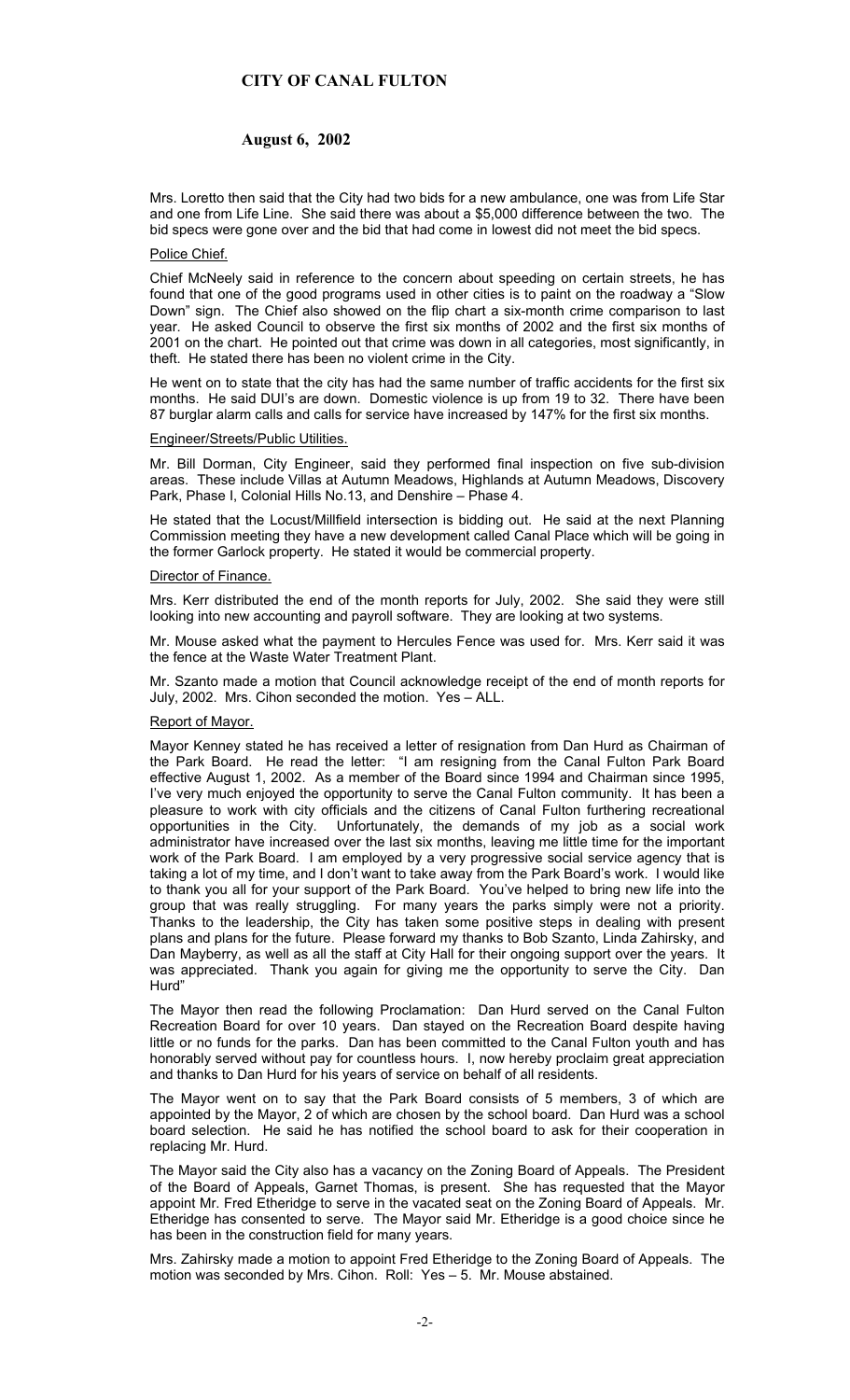# **August 6, 2002**

## City Manager's Report.

Mrs. Loretto pointed out that the new outside message board is now on the front of City Hall. She said the final payment is ready for Beaver Excavating. She went on to say that the bids will be open for the Locust/Millfield project on August 29, 2002. She stated that Saturday was the final inspection for the sludge press at the Waste Water Treatment Plant.

### Parks.

Mr. Etheridge stated that the Summer Rec Program is over. He said approximately 21 children attended each session. He said he hopes we can do better than that next year. He said they want to improve the ball fields this year. He stated the next Park Board meeting will be on the  $27<sup>th</sup>$  of August. He said there were some funds left in the allocated funds to work on the park. He said at that meeting they will discuss increasing the open space fees and working on next year's program.

#### Council President Report.

Mr. Bob Szanto read to Council a statement addressing the issue of his Canal Fulton income tax. His statement is available at City Hall.

#### Law Director.

Mr. Kincaid said that Ordinances 32, 33, and 35 that will have First Readings this evening. They will amend the zoning code , so we will need to hold a public hearing.

He said the other issue he would like to address is Purchase Order #1750, which is on the agenda. He said he realized the alley has been called "Buggy Alley". He said they would state a claim of twenty-one years of continual public use. He said the procedure will be to have it surveyed and to contact the adjoining property owners and ask them to sign a dedication plat. Any of those who do not sign, we will have to file a case in Common Please Court and establish that the alley has been so used.

#### **THIRD READINGS:**

None.

### **SECOND READINGS:**

**Ordinance 26-02:** An Ordinance Vacating King Place from Walnut St., NW to the Ohio Erie Canal.

Mr. Kincaid stated that this vacation plat needs some work.

**Ordinance 30-02:** An Ordinance Accepting Streets and Public Utilities in the Brookview Acres, No. 3, Allotment.

### **FIRST READINGS:**

**Ordinance 31-02:** An Ordinance Setting Forth Employee Wage Fund Allocations for Various City Employees.

A discussion followed.

**Ordinance 32-02:** An Ordinance Amending the Zoning Code by Designating as R-1 Property Recently Annexed.

**Ordinance 33-02:** An Ordinance Amending the Zoning Code Section 1181.01 (b ) (5) to Permit Signs Up to Sixty Square Feet in B-2 Zones.

**Ordinance 34-02:** An Ordinance Amending Section 903.11 of the Codified Ordinances Relating to the Assessment of Costs to the Property Owner when the City Must Remove Trees, Grass, Weeds Etc.

Mr. Kincaid said the Mrs. Loretto had a good idea regarding an amendment in the last section where it states "in the event of such certification an administration charge of \$50 shall be added". Mr. Kincaid suggested that the amendment read: "In the event of such trimming or removal an administrative charge shall be added."

Mr. Szanto made a motion that Council amend Ordinance 34-02 in two places; the first, being the second whereas and deleting the text: "said costs are certified to the County Auditor", and replacing it with "such trimming or removal as necessary". In the last line of Section 903.11, under assessment of costs by municipality, should be amended deleting the word "certification" and in its place inserting " trimming or removal".

Mr. Szanto made a motion to amend Ordinance 34-02 as above. The motion was seconded by Mrs. Zahirsky. Roll: Yes – ALL.

**Ordinance 35-02:** An Ordinance Amending the Zoning Code by Designating as I-1 Property Recently Annexed.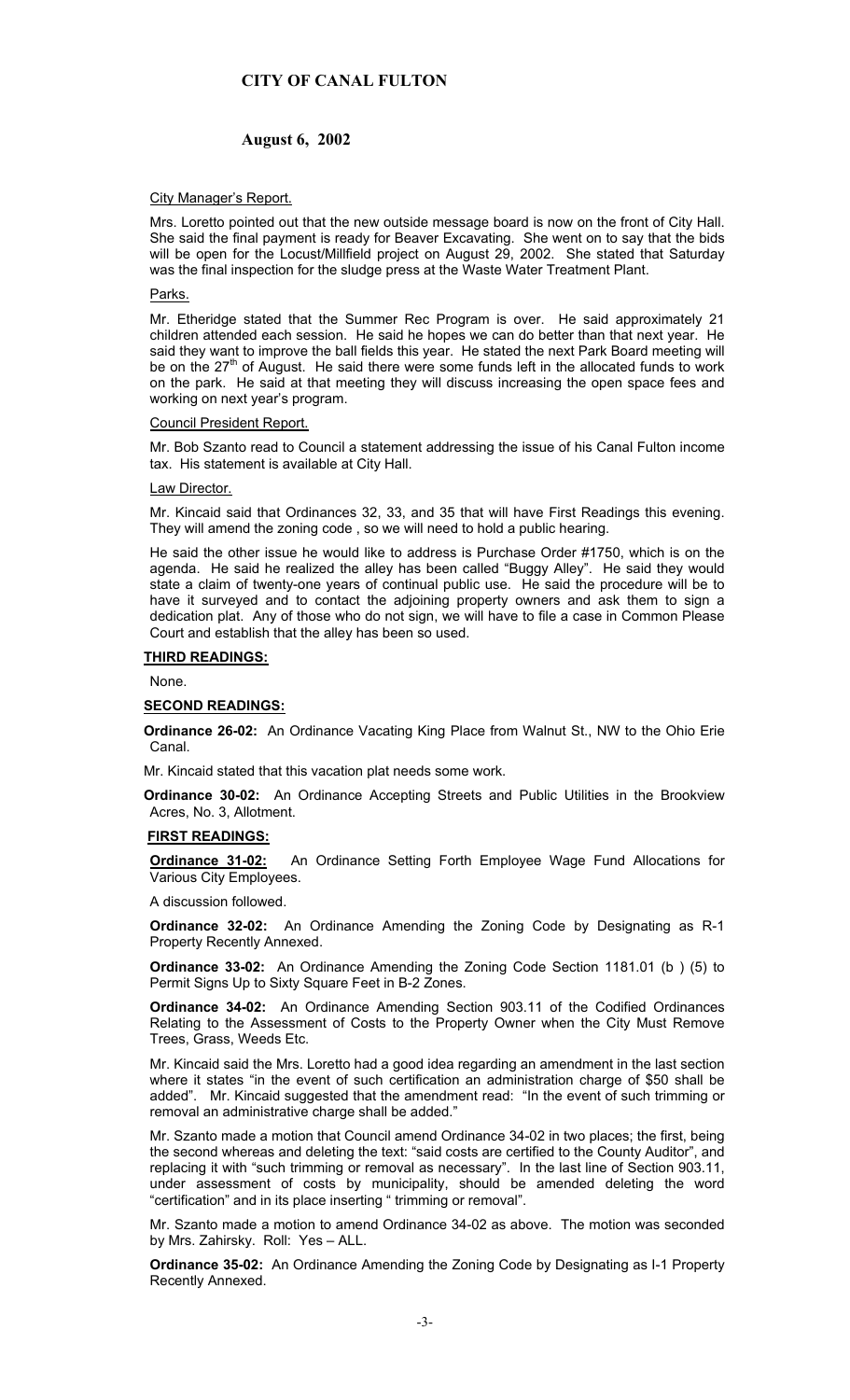## **August 6, 2002**

**Ordinance 36-02:** An Ordinance to Make Appropriations from the Unappropriated Balances in Various Funds and Declaring an Emergency.

Mr. Szanto made a motion to suspend the rules on Ordinance 36-02. The motion was seconded by Mr. Mouse. Roll: Yes – ALL.

Mr. Szanto made a motion to pass Ordinance 36-02 under suspension. The motion was seconded by Mr. Dane. Roll: Yes - ALL.

**Resolution 17-02:** A Resolution Approving the Annexation of Locust/Portage in Lawrence **Township.** 

The Mayor asked Mr. Kincaid if there was any reason why this Resolution shouldn't be passed by Emergency. He said it's been approved by the Commissiors. He stated that even after Council passes it, there are many things that will need to be done.

Mr. Szanto made a motion to suspend the rules on Resolution 17-02. The motion was seconded by Mrs. Cihon. Roll: Yes - 4. Mr. Mouse and Mrs. Downing abstained.

Mrs. Szanto made a motion to pass Resolution 17-02 under suspension. The motion was seconded by Mrs. Cihon.

Mr. Mouse asked Mrs. Loretto what it will cost to provide services out there. Mrs. Loretto said that she could not give him exact figures, but she could not foresee much expense.

Roll: Yes – 4. Mrs. Downing and Mr. Mouse abstained.

## **PURCHASE ORDERS & BILLS:**

P.O. #11745 to CTI Environmental, Inc., in the amount of \$11,300.00 for Services for Environmental Clearance for Community Park Enhancements – Phase I.

Mr. Dane made a motion to approve P.O. #1745 in the amount of \$11,300.00 to CTI Environmental, Inc. Mrs. Cihon seconded the motion.

Mr. Szanto asked what services are involved with this P.O. Mr. Dorman stated that for O.D.O.T purposes for funding we needed to show that it was an extension of the area where all previous uses of the land had to be examined to ensure that there were no environmental problems that would prohibit the construction of the project.

Roll: Yes – ALL.

P.O. # 1750 to Hinton Surveying Co. in the amount of \$4,600.00 for survey of "buggy alley" and annexation plat.

Mrs. Cihon made a motion to approve P.O. #1750 in the amount of \$4,600.00 to Hinton Surveying for survey of "buggy alley" annexation plat. The motion was seconded by Mr. Mouse. Roll: Yes – ALL.

P.O. #1781 to Finley Fire Equipment, in the amount of \$12,325.00 for Bullard Thermal Imaging Camera and truck mounted charging unit.

Mr. Dane made a motion to approve P.O. #1781 in the amount of \$12,325.00 to Finley Fire Equipment for the purchase of Bullard Thermal Imaging Camera and truck mounted charging unit. The motion was seconded by Mrs. Downing. Roll: Yes – ALL.

P.O. #1782 to Finely Fire Equipment, in the amount of \$8,380.00 for four Scott 2.2 Airpaks and five extra masks. (this is a budgeted item).

Mrs. Zahirsky made a motion to approve P.O. #1782 in the amount of \$8,380.00 to Finely Fire Equipment for 4 Scott 2.2 Airpaks and 5 masks. The motion was seconded by Mrs. Cihon. Roll: Yes – ALL.

Bills: Total \$177,554.13

Mr. Szanto made a motion to approve the bills totaling \$177,554.13. The motion was seconded by Mrs. Cihon. Roll: Yes – ALL.

# **NEW BUSINESS:**

Mrs. Loretto stated that Council had been provided with copies of the Civil Service Rules with corrections made by Sherry Reiter. Mrs. Loretto said it would be back on the agenda for the August 20<sup>th</sup> meeting.

Mrs. Zahirsky had a question regarding the statement that employees can not be involved in political activities at all. Mrs. Loretto stated that is what the Civil Service Commission requested. If that is something you would question, we can take it back to the Commission. Mr. Kincaid stated that there is a free speech issue involved. A discussion followed.